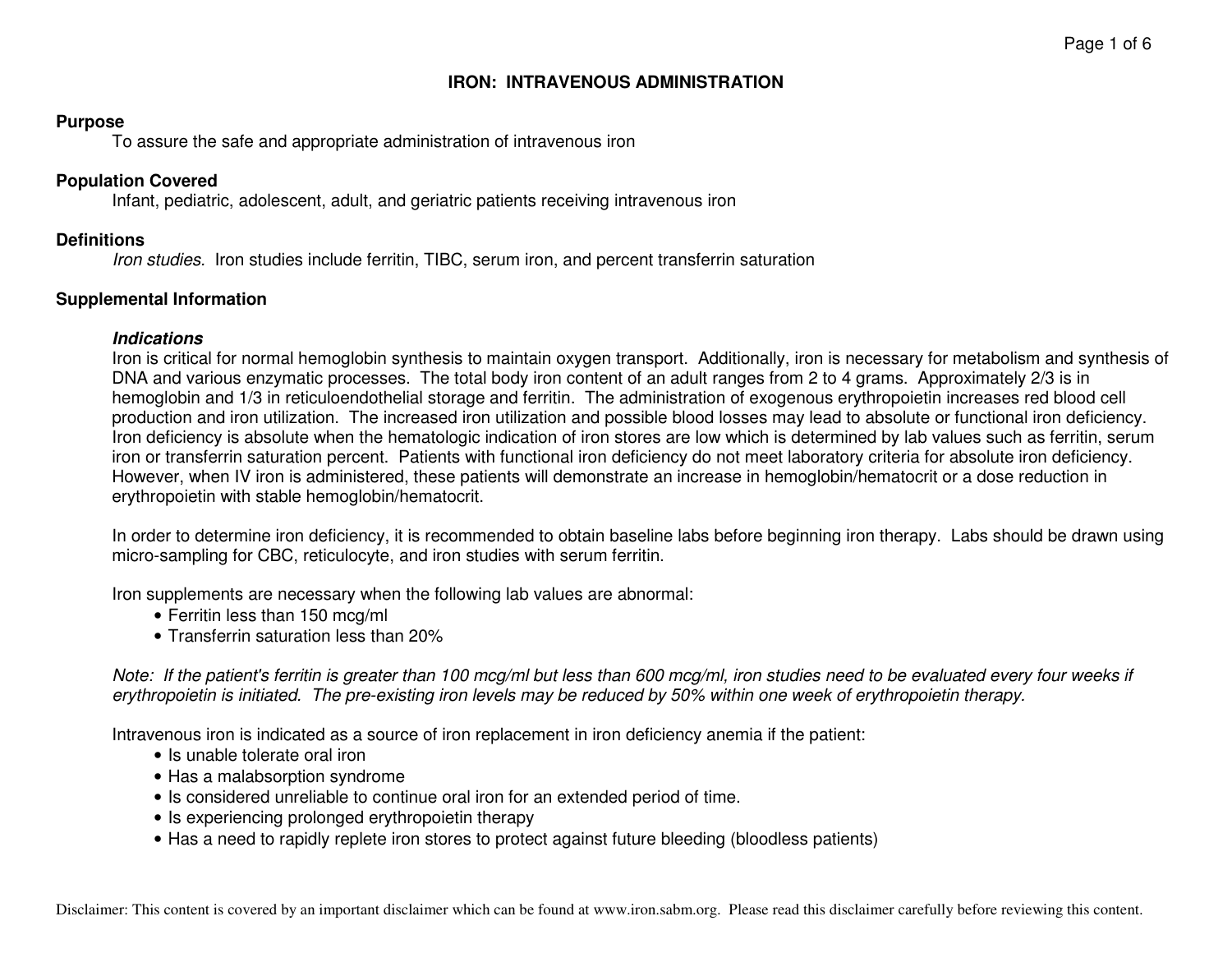## **Products**

There are four intravenous preparations of iron available:

- Iron Dextran InFed by Watson (containing 50 mg elemental iron per ml) (low molecular weight) and Dexferrum (high molecular weight) by American Regent
- Ferumoxytol Feraheme by AMAG (30mg elemental iron/ml)
- Iron Sucrose Venofer by American Regent (containing 20 mg elemental iron per ml)
- Sodium ferric gluconate Ferrlecit by Sanofi-Aventis (containing 12.5 mg elemental iron per ml).

Literature has shown that, in many cases, patients receiving erythropoietin therapy are unable to keep up with iron losses via oral iron, and intravenous iron may be indicated. Intravenous iron can allow up to a five-fold erythropoietic response to significant blood loss anemia, anemia of chronic disease, or renal failure anemia in a patient on erythropoietin therapy. Approximately25% of hemodialysis patients can be maintained on oral iron supplementation, the others require intravenous iron supplementation. The clinical response to intravenous iron may be attributed to the effect of iron mobilization from the reticuloendothelial system into red cell precursors**.** Because of the possible occurrence of anaphylaxis following both intramuscular and intravenous administration, parenteral administration of iron should be used only when oral iron treatment is not feasible.

Total dose iron dextran may be associated with delayed (4-48 hours) adverse reactions manifested by arthralgia, backache, myalgia, adenopathy, moderate to high fever, chills, dizziness, headache, malaise, nausea, and/or vomiting. These reactions usually subside within 3-4 days. The intensity of delayed reactions ranges from severe to mild. Patients with inflammatory joint disease appear to have a higher incidence of delayed reactions. Delayed reactions have occurred in 8% to 43% of patients receiving total dose intravenous iron dextran. Patients with inflammatory joint disease may have their delayed reactions attenuated by premedication with methylprednisolone. Increased reaction severity appears to occur with doses of greater than 250mg, especially in patients weighing less than 50 Kg. Female gender is associated with a two-fold increase in moderate to severe delayed reactions.

The incidence of reactions to iron dextran does not differ with administration rates of 2 mg/minute and 6 mg/minute. The reported incidence of reaction is the same with or without aspirin, diphenhydramine, or methylprednisolone as premedications.

Flushing and hypotension have been reported following the administration of IV iron sucrose (Venofer), ferumoxytol (Feraheme), and IV sodium ferrous gluconate (Ferrlecit) in European case reports. Potentially fatal hypersensitivity reactions characterized by cardiovascular collapse, cardiac arrest, bronchospasm, oral or pharyngeal edema, dyspnea, angioedema, urticaria, or pruritus sometimes associated with pain and muscle spasm of the chest or back have been reported rarely in patients receiving Venofer or Ferrlecit.

When iron dextran (InFed) is given parenterally, the IV route is preferred. The dose of 1000 mg per hour may be given by single injection. Iron stores can be replenished at the same time the hemoglobin deficit is corrected. Iron dextran is classified pregnancy category C. Animal data reveal that iron dextran crosses the placenta and may increase the frequency of stillbirths and fetal abnormalities, as well as a decrease in neonatal survival. While this has not been shown in humans, iron dextran should be administered to pregnant women only if benefits outweigh the risks. IV iron should not be used during the first trimester of pregnancy.

Ferrlecit was not teratogenic at doses of elemental iron up to 3.24 times the recommended human dose for a person of 50 Kg body weight. There were no adequate and well-controlled studies in pregnant women. Ferrlecit should be used during pregnancy only if the potential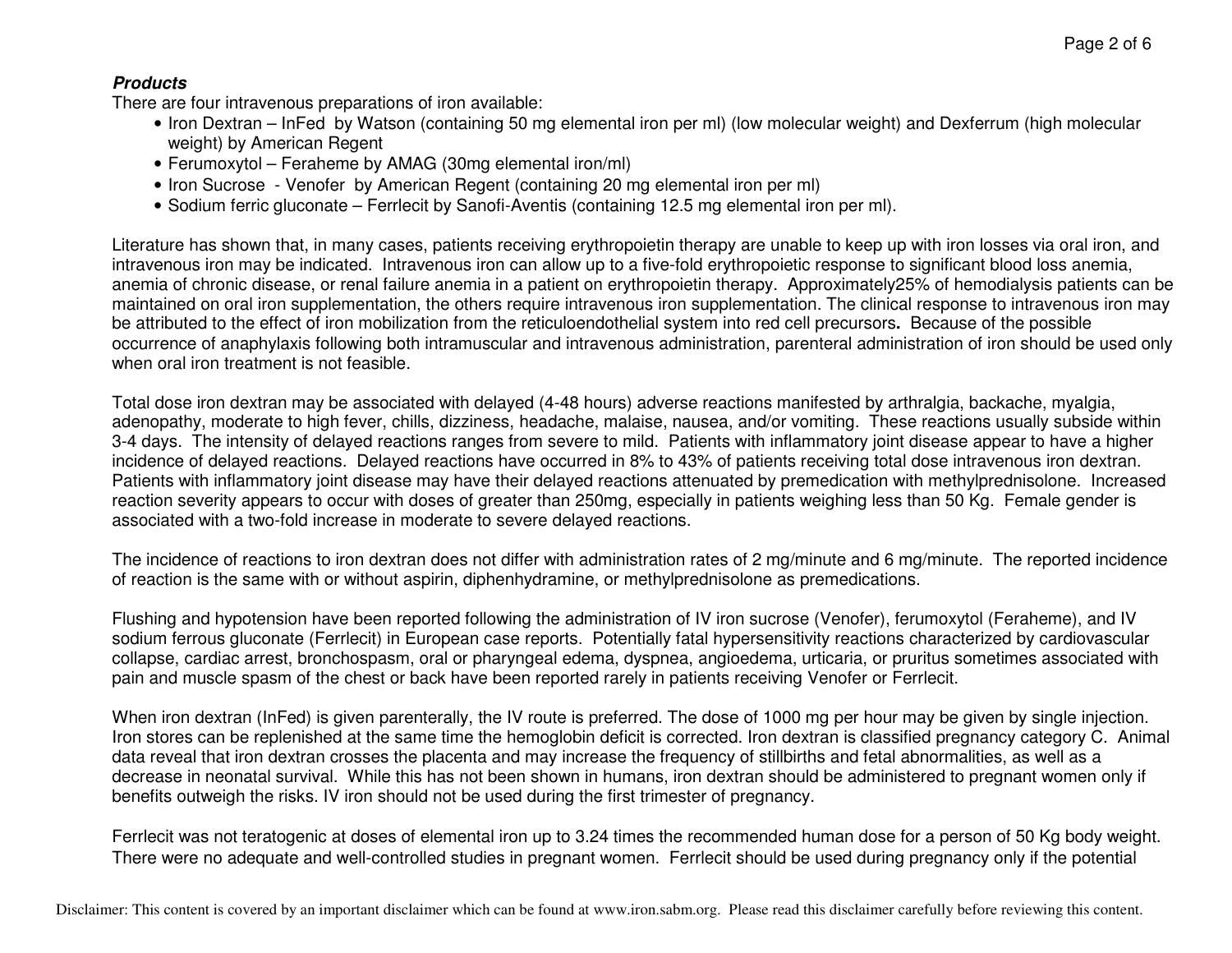benefit justifies the potential risk to the fetus. IV iron should not be used during the first trimester of pregnancy. Ferrlecit is indicated for treatment in patients age 6 years and older undergoing hemodialysis who are receiving supplemental epoetin.

## **Note: The safety and effectiveness of Venofer has not been studied extensively in pediatric patients.**

Anaphylactic-type reactions may occur with intravenous iron. The literature supports the premise that reactions are more commonly due to the dextran component of intravenous iron rather than iron itself. Intravenous iron sucrose and sodium ferrous gluconate complex has proved to be well tolerated with significantly fewer serious adverse reactions than IV iron dextran. The adverse reactions that have occurred with IV iron dextran, iron sucrose and IV sodium ferrous gluconate are most frequently within the first five minutes of administration. These reactions are characterized by respiratory difficulty, tachycardia, hypotension, respiratory arrest, and/or cardiovascular collapse. Hypotension and flushing may occur with too rapid IV administration. Immediate reactions have occurred in 3% to 7% of patients, and lifethreatening reactions have occurred in 0.6% to 1.3% of patients using high molecular weight IV iron dextran. Immediate reactions to IV sodium ferrous gluconate complex and iron sucrose have occurred in 0.44% to 0.71% of patients, and life-threatening reactions have occurred in 0.04% of patients.

> **Steps [**→ **Key Points]**

## **I Prior to beginning intravenous iron infusion:**

A. Ensure that epinephrine 1 mg/ml, 1ml ampule, is readily available prior to initiating therapy.

B. Initial pain at the infusion site is avoided by piggybacking the iron dextran into primary infusion of normal saline and by flushing the vein well after the iron dextran is completely infused.

#### **II Dosages:**

 The total amount of intravenous iron necessary to restore hemoglobin and replenish iron stores may be approximated by the following formulas. For children and adults weighing more than 15 Kg, a normal hemoglobin value of 13 g/dL - 14.8 g/dL may be used. For children weighing less than 15 Kg, a value of 12 g/dL may be used. For adults**, lean body weight (lbw) should be used for the formulas.** 

**A**. For patients with iron deficiency anemia:

Calculate the total body iron requirement by using the patient's weight, current hemoglobin and following formula:

$$
Iron (mg) = 0.675 \times body weight (Kg) \times 100 - \left\{ \begin{array}{c} \boxed{Hgb} \times 100 \end{array} \right\}
$$

Where  $X = \text{target}$  hemoglobin range of 12-14 g/dL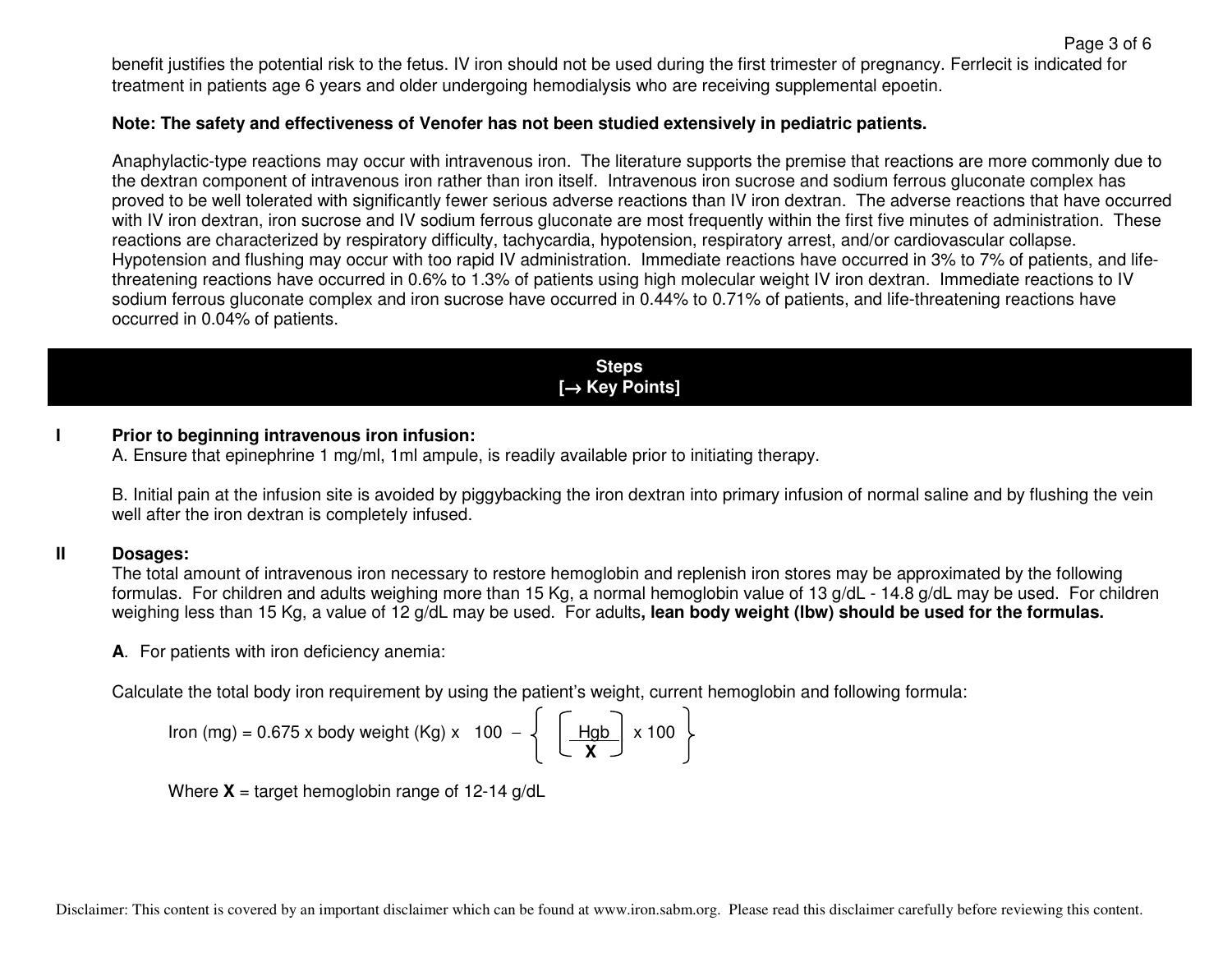**B.** For patients with blood loss anemia:

 Some individuals sustain blood losses on an intermittent or repetitive basis. Such blood losses may occur periodically in patients with hemorrhagic diatheses (familial telangiectasia; hemophilia; gastrointestinal bleeding) and on a repetitive basis from procedures such as renal hemodialysis. Iron therapy in these patients should be directed toward replacement of the equivalent amount of iron represented in the blood loss. Quantitative estimates of the individual's periodic blood loss and hematocrit during the bleeding episode provide a convenient method for the calculation of the required iron dose.

The formula shown below is based on the approximation that 1 mL of normocytic, normochromic red cells contains 1 mg of elemental iron:

Replacement iron (in mg) = Blood loss (in mL) x hematocrit (Use Pre blood loss hematocrit )  $(One Unit BBC = 300 ml)$  Example: Blood loss of 500 mL with 40% hematocrit Replacement Iron =  $500 \times 0.40 = 200$  mg

# **OR**

Replacement iron (in mg) = 2.145 (IBW) (goal Hgb – measured Hgb)

Replace with Venofer in adults, with Ferrlecit in pediatrics.

**C**. Formula for dosing **IV iron dextran** as single **total** dose infusion:

# **IV Iron Dextran Dose (mls.) = 0.0442 (Desired Hb - Observed Hb) x LBW + (0.26 x LBW)**

**Desired Hb** = the target Hb in  $q/dl$ .

**Observed Hb** = the patient's current hemoglobin in g/dl.

LBW = Lean body weight in kg. A patient's lean body weight (or actual body weight if less than lean body weight) should be utilized when determining dosage.

For males: LBW = 50 kg  $+ 2.3$  kg for each inch of patient's height over 5 feet For females: LBW =  $45.5$  kg + 2.3 kg for each inch of patient's height over 5 feet.

(Recommended desired hemoglobin 12 -14.8g/ dL)

Intravenous doses of iron dextran such as used with total dose infusions, have been associated with an increased incidence of adverse effects. The adverse effects frequently are delayed (1-2 days) reactions typified by one or more of the following symptoms: arthralgia, backache, chills, dizziness, moderate to high fever, headache, malaise, myalgia, nausea, and vomiting. The onset is usually 24-48 hours after administration and symptoms generally subside within 3-4 days. The etiology of these reactions is not known. The potential for a delayed reaction must be considered when estimating the risk/benefit of treatment.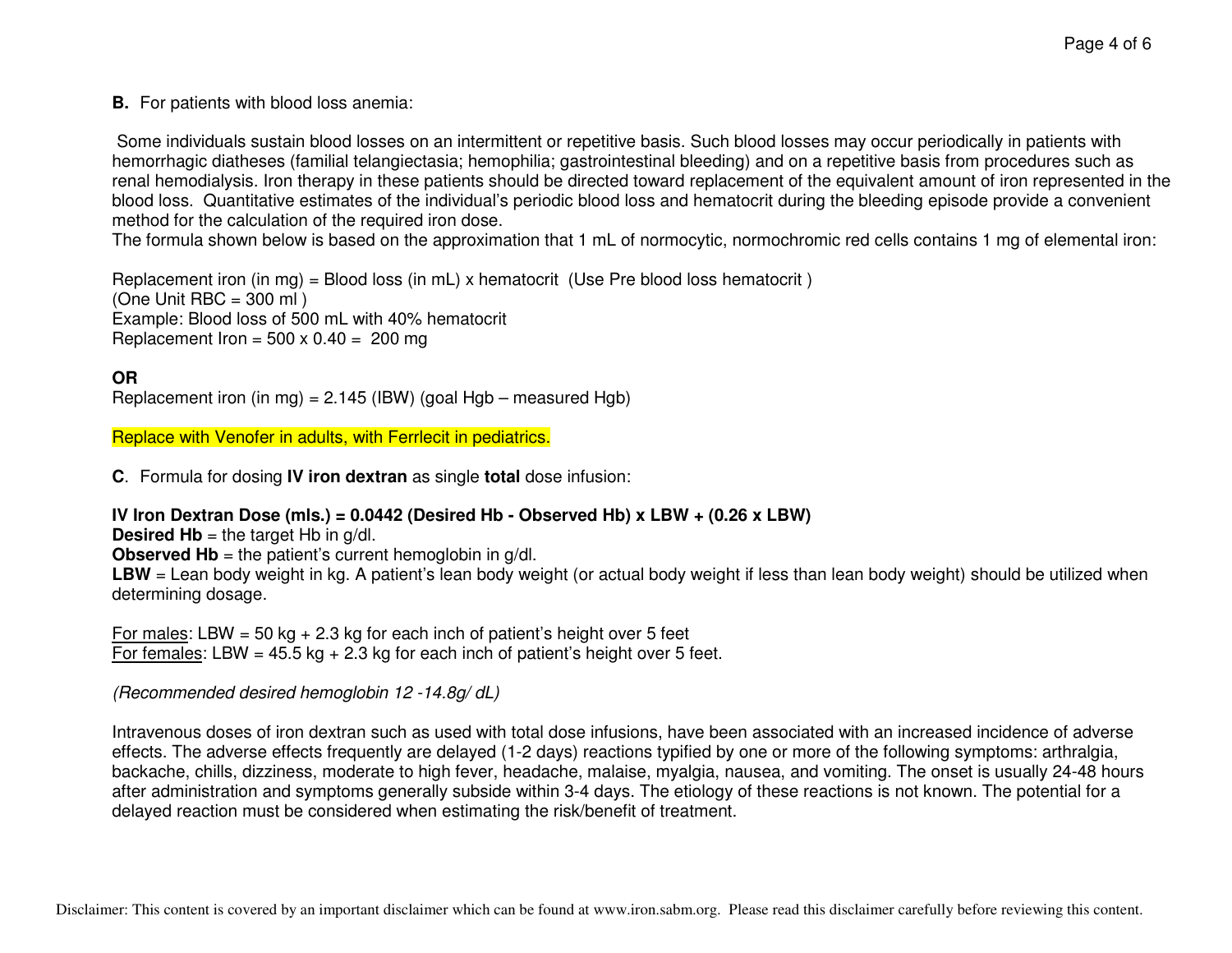# **IV IRON DOSING**

|                                                            | <b>Iron Dextran</b>                                                                                                                                                                                                                                                                                                                                                                                    | <b>Iron Sucrose</b>                                                                                                                                                                                                                                                                                                                                                                                                                                        | Ferumoxytol                                        | <b>Sodium Ferric Gluconate Complex</b><br>(Ferrlecit)                                                                                                                                                                                                                                                                                                                                                                                              |
|------------------------------------------------------------|--------------------------------------------------------------------------------------------------------------------------------------------------------------------------------------------------------------------------------------------------------------------------------------------------------------------------------------------------------------------------------------------------------|------------------------------------------------------------------------------------------------------------------------------------------------------------------------------------------------------------------------------------------------------------------------------------------------------------------------------------------------------------------------------------------------------------------------------------------------------------|----------------------------------------------------|----------------------------------------------------------------------------------------------------------------------------------------------------------------------------------------------------------------------------------------------------------------------------------------------------------------------------------------------------------------------------------------------------------------------------------------------------|
| <b>Route of</b><br><b>Administration</b>                   | IV (preferred)                                                                                                                                                                                                                                                                                                                                                                                         | IV only                                                                                                                                                                                                                                                                                                                                                                                                                                                    | IV only                                            | IV only                                                                                                                                                                                                                                                                                                                                                                                                                                            |
| <b>IV Test Dose</b>                                        | 25 mg over 5 minutes. Stay with patient<br>for initial 15 minutes and observe<br>closely for an additional 45 minutes.<br>(Dose can be administered from the<br>infusion bag.)                                                                                                                                                                                                                         | No test dose necessary                                                                                                                                                                                                                                                                                                                                                                                                                                     | No test dose<br>necessary                          | No test dose necessary                                                                                                                                                                                                                                                                                                                                                                                                                             |
| <b>IV Dosing</b>                                           | Doses less than or equal to 300 mg,<br>slow IV push at a rate not to exceed 50<br>mg/minute; or diluted in 100-250 ml<br>normal saline. For administration of a<br>total dose infusion, the total calculated<br>dose should be diluted in 500 ml (range<br>of 250 to 1000 ml) of normal saline.<br>After a test infusion, the solution may be<br>infused over 4 to 6 hours.                            | 100mg IVP over 2-5 minutes; 100<br>mg/ 100ml 0.9% NS over 15<br>minutes; 200mg / 250ml 0.9%NS<br>over 2 - 4 hours for a TDI of<br>1,000mg over a 14-day period<br>If more than 600mg is needed for<br>iron repletion, a transferrin<br>saturation and serum iron levels<br>should be drawn 72 hours after<br>the completion weekly dose to<br>assist in recognition of iron<br>accumulation. Do not continue<br>infusions unless TSAT% is less<br>than 40% | Is approved as a<br>5 x 10mg push in<br>17 seconds | Administer 125 mg diluted in 100 ml normal<br>saline over 60 minutes daily for 5 doses<br>maximum per week. May need to continue<br>to a cumulative dose of 1 gram. Transferrin<br>saturation and serum iron levels should be<br>drawn 48 hours after the completion of the<br>third dose to assist in recognition of iron<br>accumulation. Do not continue daily<br>infusions of Ferrlecit unless the transferrin<br>saturation is less than 40%. |
| Verify iron calculations with pharmacist.<br>$\rightarrow$ |                                                                                                                                                                                                                                                                                                                                                                                                        |                                                                                                                                                                                                                                                                                                                                                                                                                                                            |                                                    |                                                                                                                                                                                                                                                                                                                                                                                                                                                    |
| <b>Pediatric</b><br><b>Dosing</b>                          | Greater than 10 Kg: Administer 100<br>$\bullet$<br>mg iron dextran IV per day until total<br>calculated dose is given.<br>5-10 Kg: Administer 50 mg iron<br>$\bullet$<br>dextran IV per day until the total<br>calculated dose is given.<br>Infants greater than 4 months but<br>$\bullet$<br>less than 5 Kg: Administer 25 mg<br>iron dextran IV per day until the total<br>calculated dose is given. | Not indicated                                                                                                                                                                                                                                                                                                                                                                                                                                              | Not indicated                                      | Greater than 6 years old:<br>Dose: 1.5 mg/kg IV each HD times<br>eight doses; Max: 125 mg/dose; Info:<br>give in combo w/ erythropoietin tx;<br>admin. at sequential HD                                                                                                                                                                                                                                                                            |

Disclaimer: This content is covered by an important disclaimer which can be found at www.iron.sabm.org. Please read this disclaimer carefully before reviewing this content.